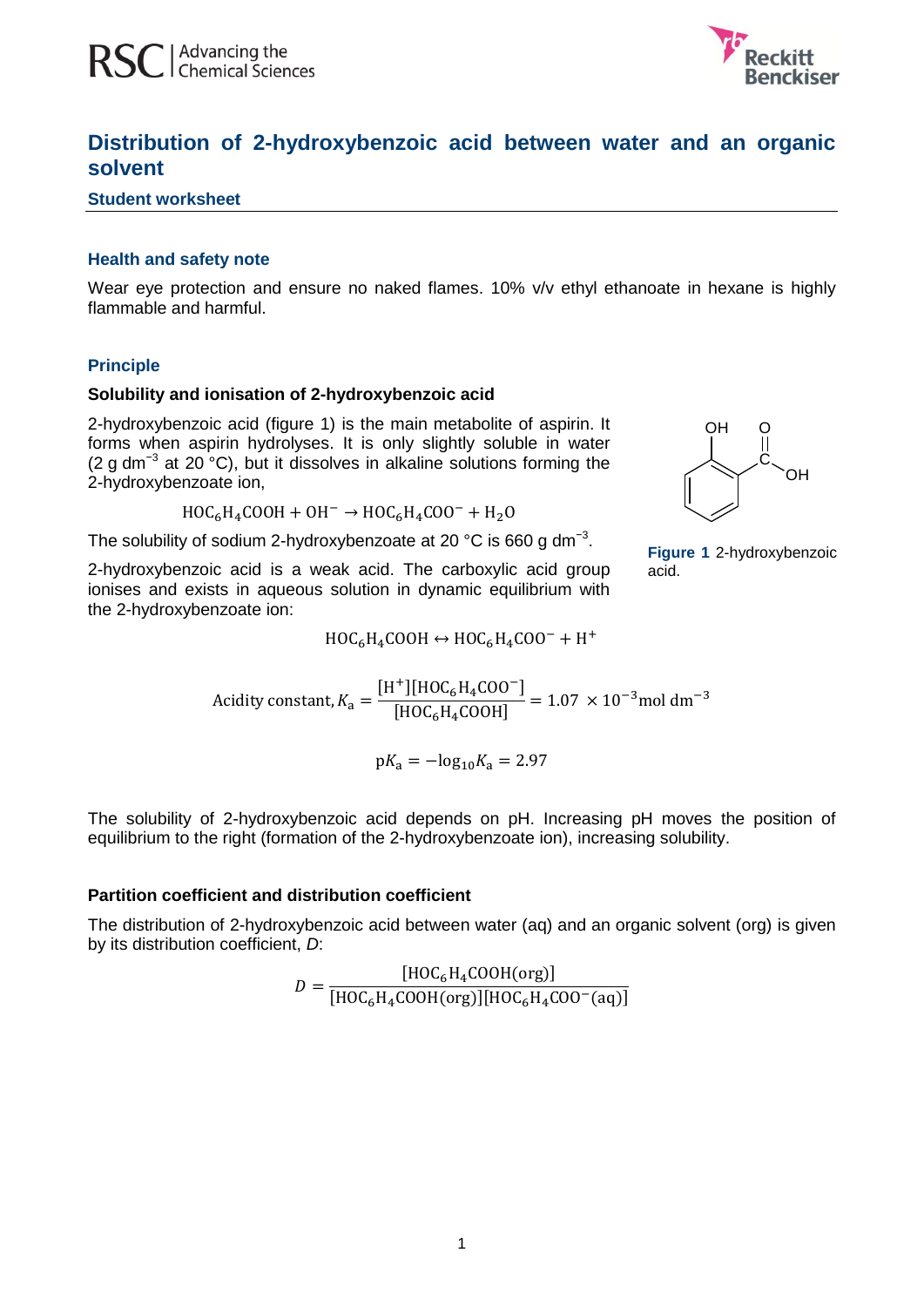

The distribution constant is pH dependent.

The partition coefficient, *P*, of 2 hydroxybenzoic acid is a measure of the distribution that would happen if it did not ionise.

$$
P = \frac{\left[\text{HOC}_6\text{H}_4\text{COOH}_{\text{(org)}}\right]}{\left[\text{HOC}_6\text{H}_4\text{COOH}_{\text{(aq)}}\right]}
$$

For solutes that do not ionise, partition coefficients can be determined by direct measurement. However, if the solute does ionise, measurements of *D* at different pHs may be made to calculate *P* (figure 2).



**Figure 2** Graph of log*D* against pH for a weak acid.

# **Equipment and materials**

#### **Distribution**

- Organic solvent (10% v/v ethyl ethanoate in hexane) Highly flammable, Harmful
- Range of buffer solutions, each containing 0.2 g dm<sup>-3</sup> 2hydroxybenzoic acid

pH's of buffer solutions: 1.0, 1.6, 2.3, 2.8, 3.2, 4.0, 4.5, 5.1

- Boiling tube with stopper x 8
- 5 cm<sup>3</sup> measuring cylinder x 2

# **Method**

Carry out the following procedure for each of the buffer solutions 0.2 g dm**<sup>−</sup>**<sup>3</sup> 2-hydroxybenzoic acid. You may need to work in a small group, sharing the work.

- 1. Pipette 2.0  $\text{cm}^3$  of the buffered 2-hydroxybenzoic acid solution into a test tube. Add 8.0  $\text{cm}^3$  of 0.025 mol dm<sup>-3</sup> iron(III) nitrate solution. Allow the colour to form, and measure the absorbance  $(A_1)$ .
- 2. Use a measuring cylinder to put 5.0 cm<sup>3</sup> of 0.2 g dm<sup>-3</sup> 2-hydroxybenzoic acid solution into a boiling tube. Using another measuring cylinder, add 5 cm<sup>3</sup> of ethyl ethanoate/hexane solvent. Stopper and shake the test tube for 5 minutes to complete the extraction. Allow the two phases to settle.
- 3. Pipette 2.0 cm<sup>3</sup> of the aqueous phase (the lower layer) into a test tube and add 8.0 cm<sup>3</sup> of 0.025 mol dm<sup>-3</sup> iron(III) nitrate solution. Allow the colour to form and measure the absorbance  $(A_2)$ .

## Colorimetric analysis

- Colorimeter and suitable filter (green/yellow)
- $\bullet$  2 cm<sup>3</sup> pipette
- 5  $cm<sup>3</sup>$  measuring cylinder x 2
- 10 cm<sup>3</sup> measuring cylinder
- 0.025 mol dm−3 iron(III) nitrate solution